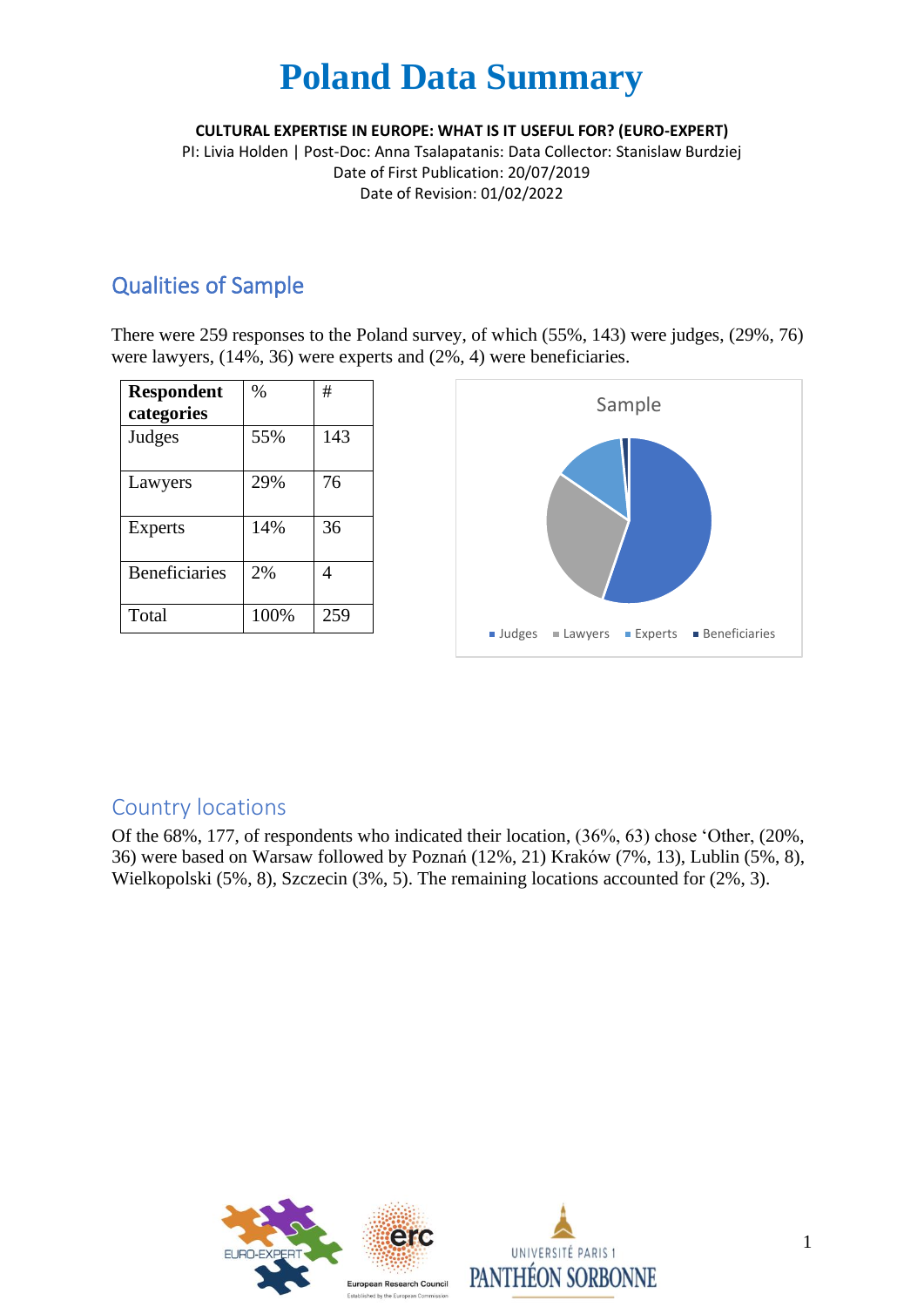#### **CULTURAL EXPERTISE IN EUROPE: WHAT IS IT USEFUL FOR? (EURO-EXPERT)**

PI: Livia Holden | Post-Doc: Anna Tsalapatanis: Data Collector: Stanislaw Burdziej Date of First Publication: 20/07/2019 Date of Revision: 01/02/2022

| <b>Country</b> | $\%$ | #   |
|----------------|------|-----|
| locations      |      |     |
| Warsaw         | 20%  | 36  |
| Poznań         | 12%  | 21  |
| Kraków         | 7%   | 13  |
| Lublin         | 5%   | 8   |
| Wielkopolski   | 5%   | 8   |
| Szczecin       | 3%   | 5   |
| Bielsko-Biała  | 2%   | 4   |
| Silesia        | 2%   | 4   |
| Nowy Sącz      | 2%   | 3   |
| Łódź           | 2%   | 3   |
| Lower Silesia  | 2%   | 3   |
| Rzeszów        | 2%   | 3   |
| Toruń          | 2%   | 3   |
| Other          | 36%  | 63  |
| Total          | 100% | 177 |



### Judges

The most common degree of jurisdiction for Judges was 'Lower judiciary' (80%, 109), followed by 'Middle judiciary' (14%, 19). Eight respondents selected 'Other' (6%).

| Degree of           | $\%$ | #   |
|---------------------|------|-----|
| <b>Jurisdiction</b> |      |     |
| Lower judiciary     | 80%  | 109 |
| Middle judiciary    | 14%  | 19  |
| Other               | 6%   | x   |
| Total               | 100% | 136 |





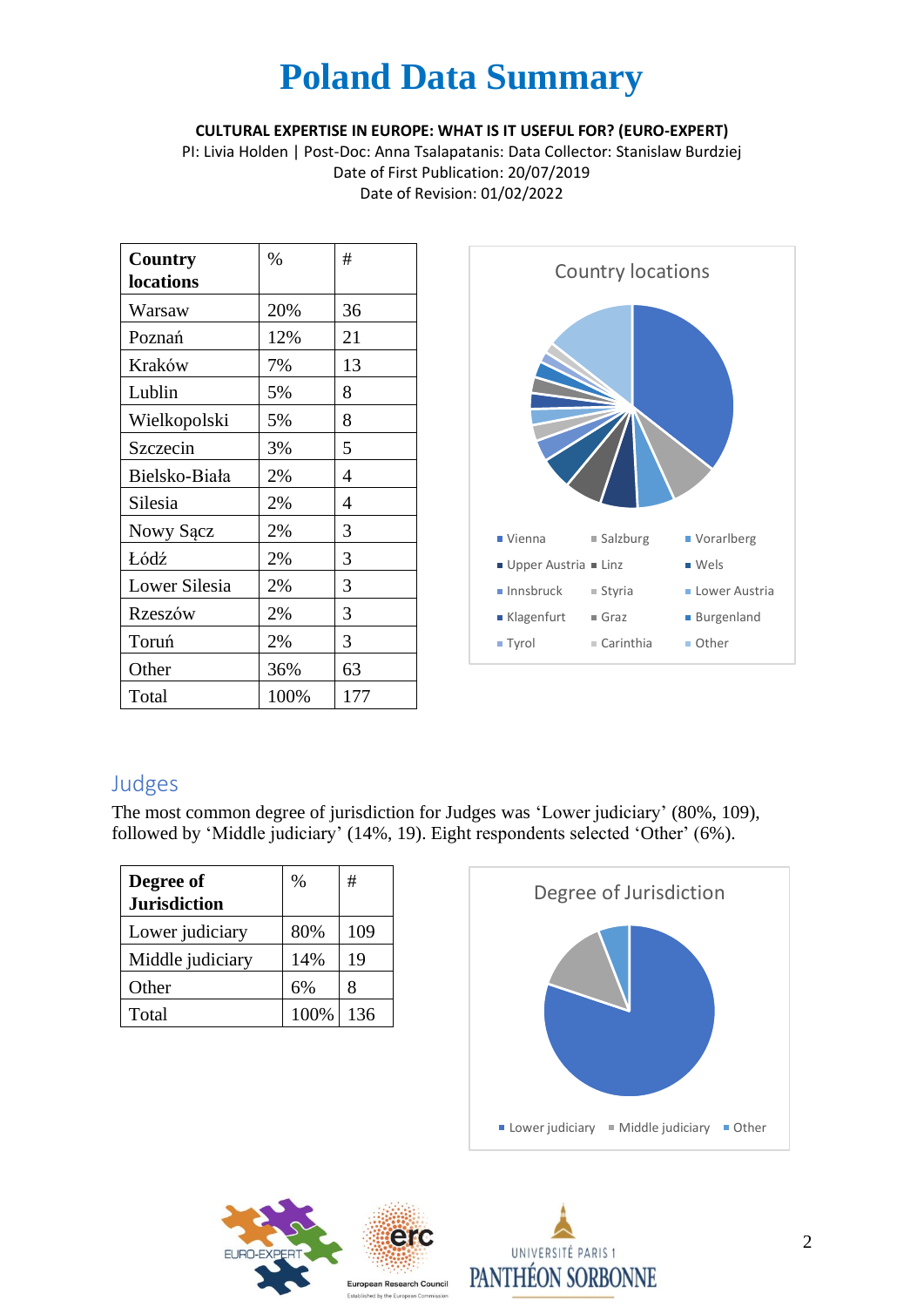**CULTURAL EXPERTISE IN EUROPE: WHAT IS IT USEFUL FOR? (EURO-EXPERT)**

PI: Livia Holden | Post-Doc: Anna Tsalapatanis: Data Collector: Stanislaw Burdziej Date of First Publication: 20/07/2019 Date of Revision: 01/02/2022

The most common area of jurisdiction was 'Civil law' (48%, 73) followed by 'Criminal law' (25%, 38), 'Family law' (25%, 23), 'Other' (9%, 14), with 'Asylum/Migration Law accounting' for (1%, 1).

| <b>Area of Jurisdiction</b> | $\%$ | #   |
|-----------------------------|------|-----|
| Civil Law                   | 49%  | 73  |
| Criminal Law                | 26%  | 38  |
| <b>Family Law</b>           | 15%  | 23  |
| Other                       | 9%   | 14  |
| <b>Asylum/Migration Law</b> | 1%   |     |
| Total                       | 100% | 149 |



#### Lawyers

Out of the 75 lawyers who responded, (49%, 3) indicated 'Senior', followed by 'Mid-career' (44%, 33) and junior lawyers (7%, 5).

| <b>Career Stage</b> | $\%$ | #  |
|---------------------|------|----|
| Senior              | 49%  | 37 |
| Mid-career          | 44%  | 33 |
| Junior              | 7%   | 5  |
| Total               | 100% | 75 |





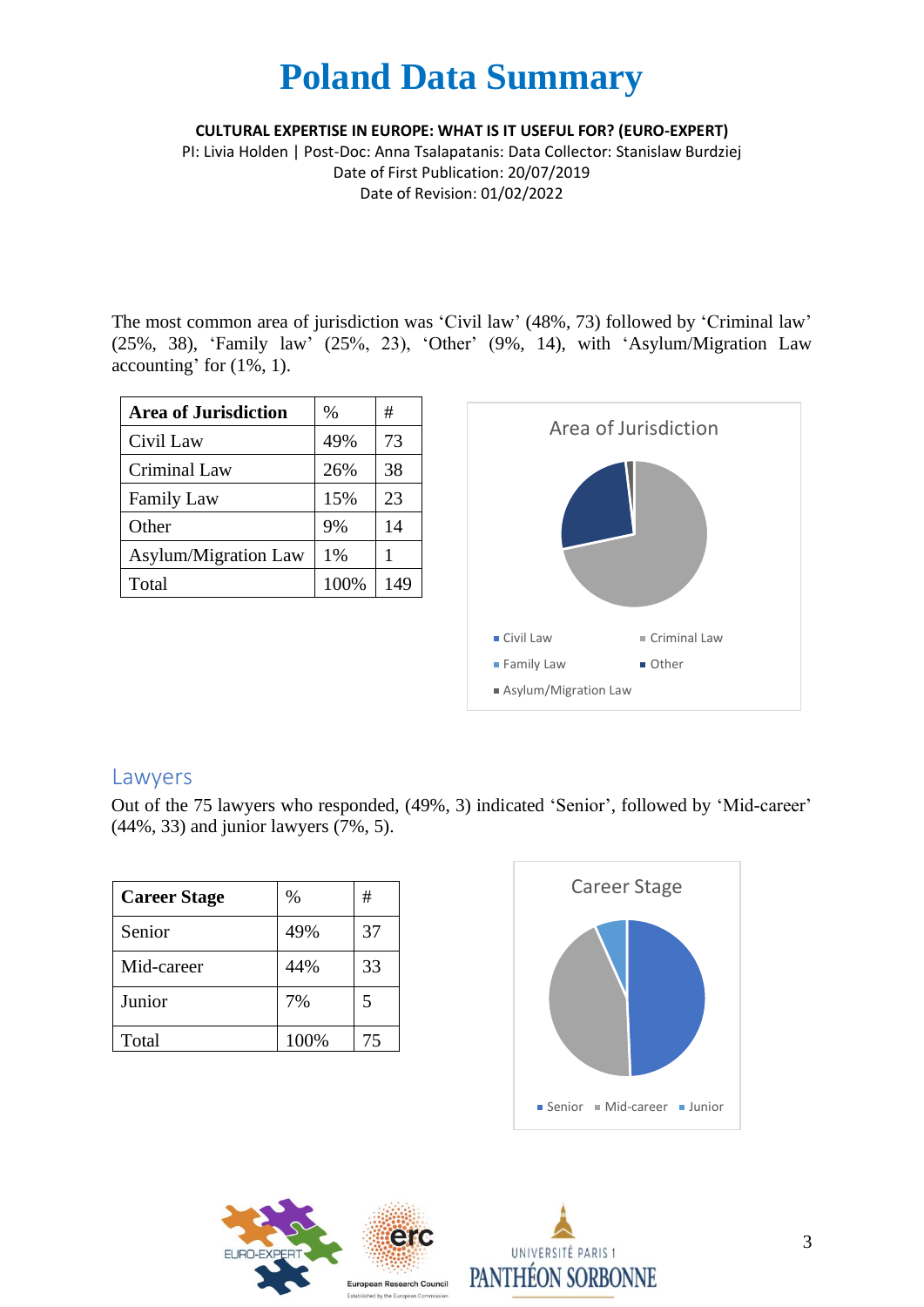**CULTURAL EXPERTISE IN EUROPE: WHAT IS IT USEFUL FOR? (EURO-EXPERT)**

PI: Livia Holden | Post-Doc: Anna Tsalapatanis: Data Collector: Stanislaw Burdziej Date of First Publication: 20/07/2019 Date of Revision: 01/02/2022

For the areas of law practiced, 'Criminal law' (54%, 64) was the most common, followed by 'International human rights' (8%, 10), 'Administrative law' (7%, 8), 'Family Law' 'Immigration law' and 'Refugee and asylum law' (6%, 7) each, with all the other areas accounting for 3% or less.

| <b>Areas of Law</b>         | $\%$ | #              |
|-----------------------------|------|----------------|
| Criminal law                | 53%  | 64             |
| International human rights  | 8%   | 10             |
| Administrative law          | 7%   | 8              |
| Family law                  | 6%   | 7              |
| Immigration law             | 6%   | 7              |
| Refugee and asylum law      | 6%   | 7              |
| <b>Constitutional law</b>   | 3%   | 4              |
| European law                | 2%   | 3              |
| Business and commercial law | 2%   | $\overline{2}$ |
| Contracts and obligations   | 2%   | $\overline{2}$ |
| International private law   | 2%   | $\overline{2}$ |
| Financial law               | 1%   | 1              |
| Intellectual property and   | 1%   | 1              |
| patent law                  |      |                |
| Labour law                  | 1%   | 1              |
| Medical and bio law         | 1%   | 1              |
| Property law                | 1%   | 1              |
| Total                       | 100% | 121            |



### Experts

The most common expert type was 'Expert Witness' (40%, 14), followed by 'Other' (40%, 14) and 'Translator/interpreter' (20%, 7).



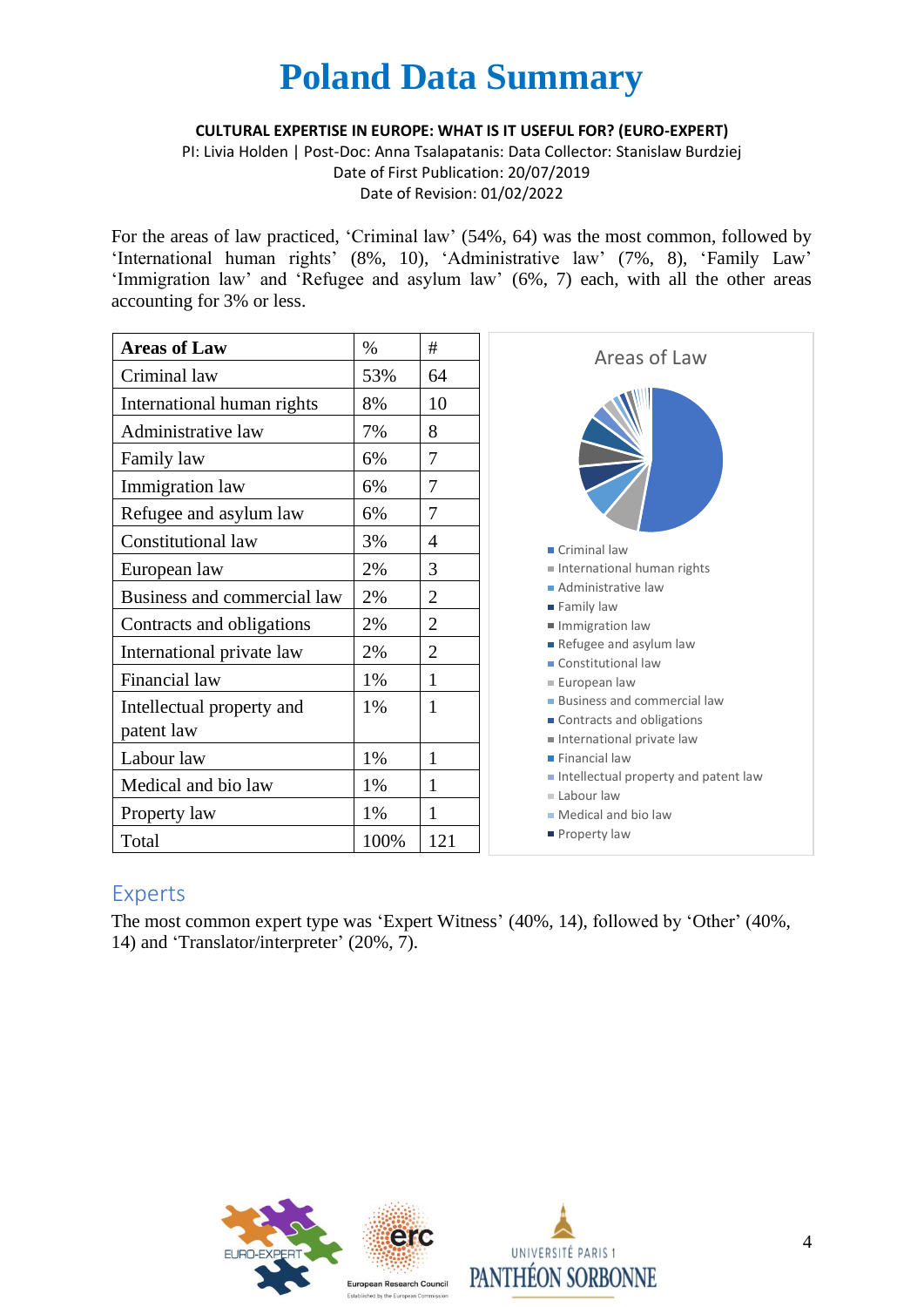**CULTURAL EXPERTISE IN EUROPE: WHAT IS IT USEFUL FOR? (EURO-EXPERT)**

PI: Livia Holden | Post-Doc: Anna Tsalapatanis: Data Collector: Stanislaw Burdziej Date of First Publication: 20/07/2019 Date of Revision: 01/02/2022

| <b>Expert Type</b>     | $\%$ | #  |
|------------------------|------|----|
| <b>Expert Witness</b>  | 40%  | 14 |
| Other                  | 40%  | 14 |
| Translator/interpreter | 20%  |    |
| Total                  | 100% | 35 |



The most common response to the question regarding area of specialisation was 'Other' (39%, 13) followed by 'Minority/Indigenous populations in Europe' and 'Middle East' (15%, 5) each, 'North Africa', 'Sub-Saharan Africa' and 'South Asia' (6%, 2) each and 'South and Central America' (3%, 1).

| <b>Area of Specialisation</b>                | $\%$ | #              | Area of Specialisation                    |
|----------------------------------------------|------|----------------|-------------------------------------------|
| Other                                        | 39%  | 13             |                                           |
| Minority/Indigenous<br>populations in Europe | 15%  | 5              |                                           |
| Middle East                                  | 15%  | 5              |                                           |
| East Asia                                    | 9    | 3              |                                           |
| North Africa                                 | 6%   | $\overline{2}$ |                                           |
| Sub-Saharan Africa                           | 6%   | $\overline{2}$ | ■ Other                                   |
| South Asia                                   | 6%   | $\overline{2}$ | Minority/Indigenous populations in Europe |
| South and Central                            | 3%   | 1              | ■ Middle East                             |
| America                                      |      |                | ■ East Asia                               |
| Total                                        | 100% | 33             | North Africa                              |
|                                              |      |                |                                           |

- Sub-Saharan Africa
- South Asia
- South and Central America



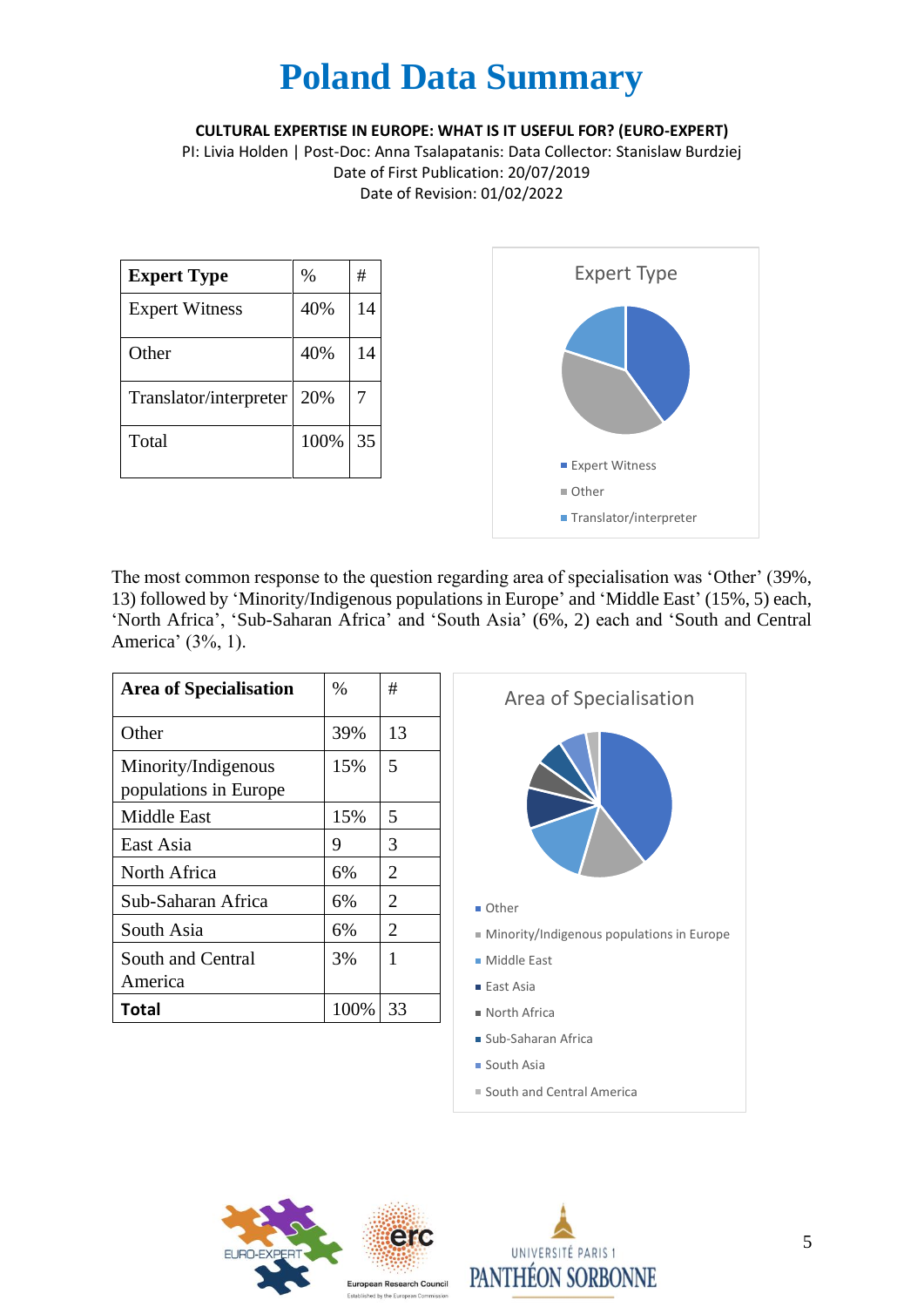**CULTURAL EXPERTISE IN EUROPE: WHAT IS IT USEFUL FOR? (EURO-EXPERT)**

PI: Livia Holden | Post-Doc: Anna Tsalapatanis: Data Collector: Stanislaw Burdziej Date of First Publication: 20/07/2019 Date of Revision: 01/02/2022

### Frequency

### Frequency of involvement

To the question of how many experts did they instruct annually, most responding judges and lawyers (62%, 119) chose 'Never appointed experts', followed by 'Less than 10' (36%, 70), 'Between 10 and 20 (1%, 2) and 'Between 20 and 30' (1%, 1).

| <b>Annual cases</b>        | $\%$ | #              |
|----------------------------|------|----------------|
| Never appointed<br>experts | 62%  | 119            |
| Less than 10               | 36%  | 70             |
| Between 10 and 20          | 1%   | $\overline{2}$ |
| Between 20 and 30          | 1%   |                |
| Total                      | 100% | 192            |
|                            |      |                |



(41%, 13) of experts provided written expert report in 'Less than 5 cases', (22%, 7) chose 'Other', (13%, 4) indicated 'Between 20 and 50' (9%, 3) indicated a number of written reports 'Between 10 and 20' and 'Between 50 and 100' and (6%, 2) indicated a number of written reports 'Between 5 and 10'.

(45%, 14) of experts provided a total of less than 5 oral reports, (45%, 14) chose 'Other', and (3%, 1) provided a number of oral reports 'Between 10 and 20', 'Between 20 and 50' and 'Between 50 and 100'.

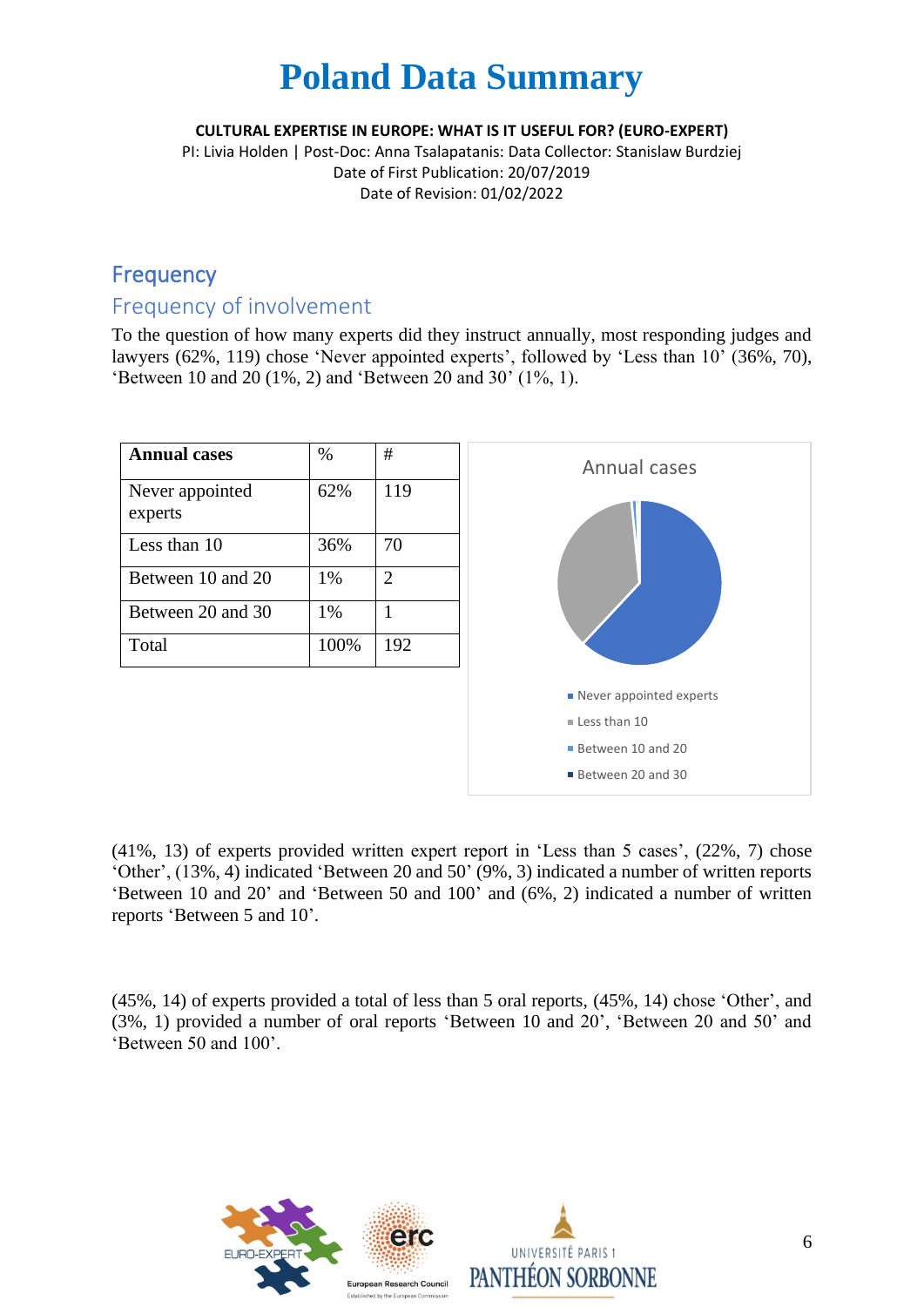**CULTURAL EXPERTISE IN EUROPE: WHAT IS IT USEFUL FOR? (EURO-EXPERT)**

PI: Livia Holden | Post-Doc: Anna Tsalapatanis: Data Collector: Stanislaw Burdziej Date of First Publication: 20/07/2019 Date of Revision: 01/02/2022



#### Fields of law

The most common area of use of cultural expertise was 'Family law' (15%, 93), followed by 'Criminal Law' (14%, 90), 'Refugee and asylum law' (13%, 86), 'Immigration law' (12%, 75), 'International Human Rights Law' (9%, 57) and 'Intellectual and patent law' (4%, 25), with all the remaining areas accounting for 3% or less.

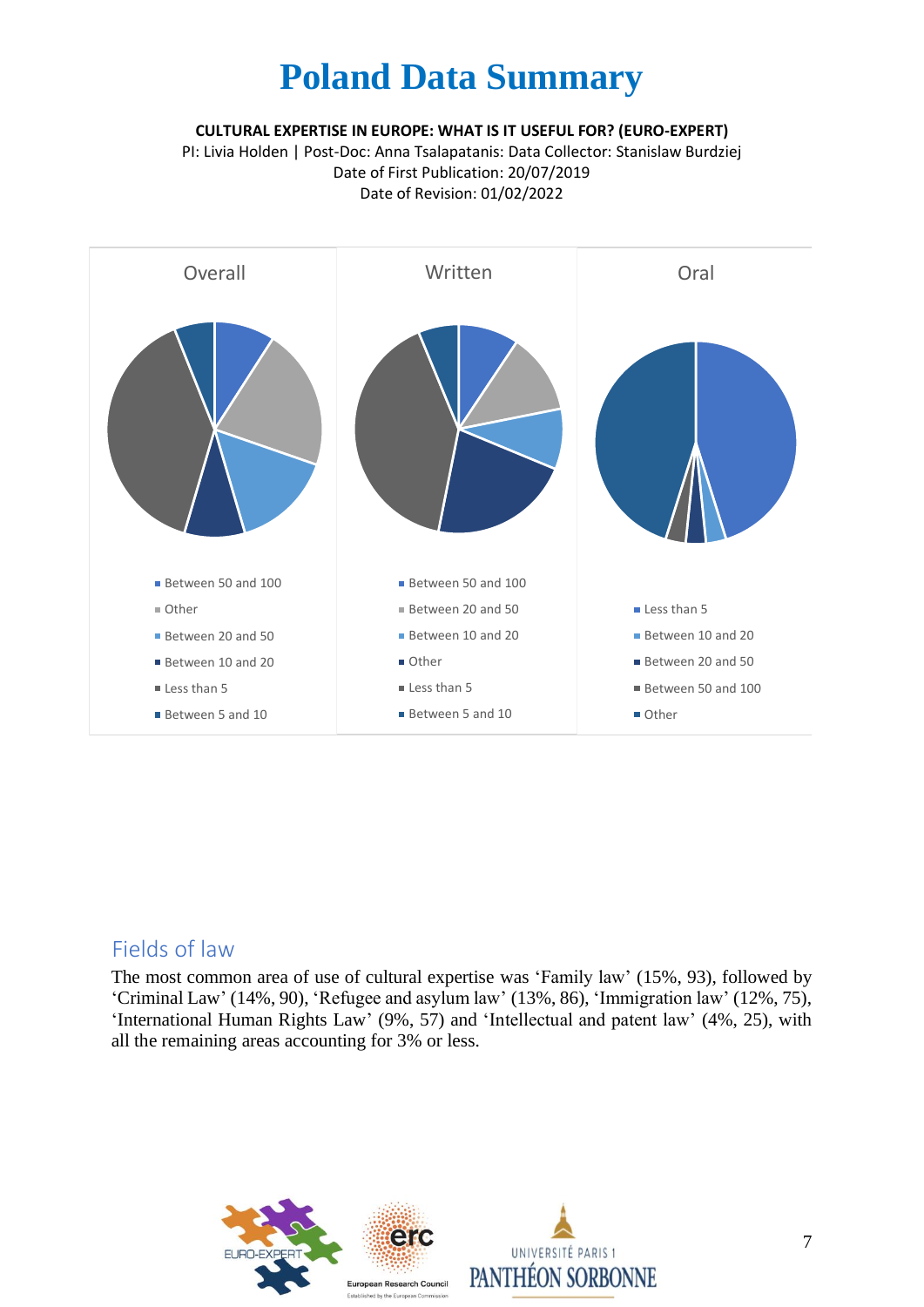**CULTURAL EXPERTISE IN EUROPE: WHAT IS IT USEFUL FOR? (EURO-EXPERT)**

PI: Livia Holden | Post-Doc: Anna Tsalapatanis: Data Collector: Stanislaw Burdziej Date of First Publication: 20/07/2019 Date of Revision: 01/02/2022

| <b>Fields of Law</b>                       | %    | #              |
|--------------------------------------------|------|----------------|
| Family law                                 | 15%  | 93             |
| Criminal law                               | 14%  | 90             |
| Refugee and asylum law                     | 13%  | 86             |
| Immigration law                            | 12%  | 75             |
| International human rights<br>law          | 9%   | 57             |
| Intellectual and patent law                | 4%   | 25             |
| Inheritance law                            | 3%   | 22             |
| Other                                      | 3%   | 22             |
| Contract and obligations                   | 3%   | 20             |
| European law                               | 3%   | 20             |
| Medical and Bio law                        | 3%   | 20             |
| Labour law                                 | 3%   | 18             |
| Administrative law                         | 2%   | 15             |
| Private and international law              | 2%   | 14             |
| Business and commercial law                | 2%   | 14             |
| <b>Constitutional law</b>                  | 2%   | 12             |
| Property law                               | 2%   | 12             |
| Health law                                 | 2%   | 11             |
| Environmental law                          | 1%   | 6              |
| Sports law                                 | 1%   | 5              |
| Banking, bankruptcy, and<br>insolvency law | 1%   | $\overline{2}$ |
| Financial law                              | 0%   | $\mathbf{1}$   |
| Total                                      | 100% | 640            |



- **Administrative law**
- Private and international law
- **Business and commercial law**
- Constitutional law
- **Property law**
- **Health law**
- **Environmental law**
- Sports law
- **Banking, bankruptcy, and insolvency law**
- **Financial law**



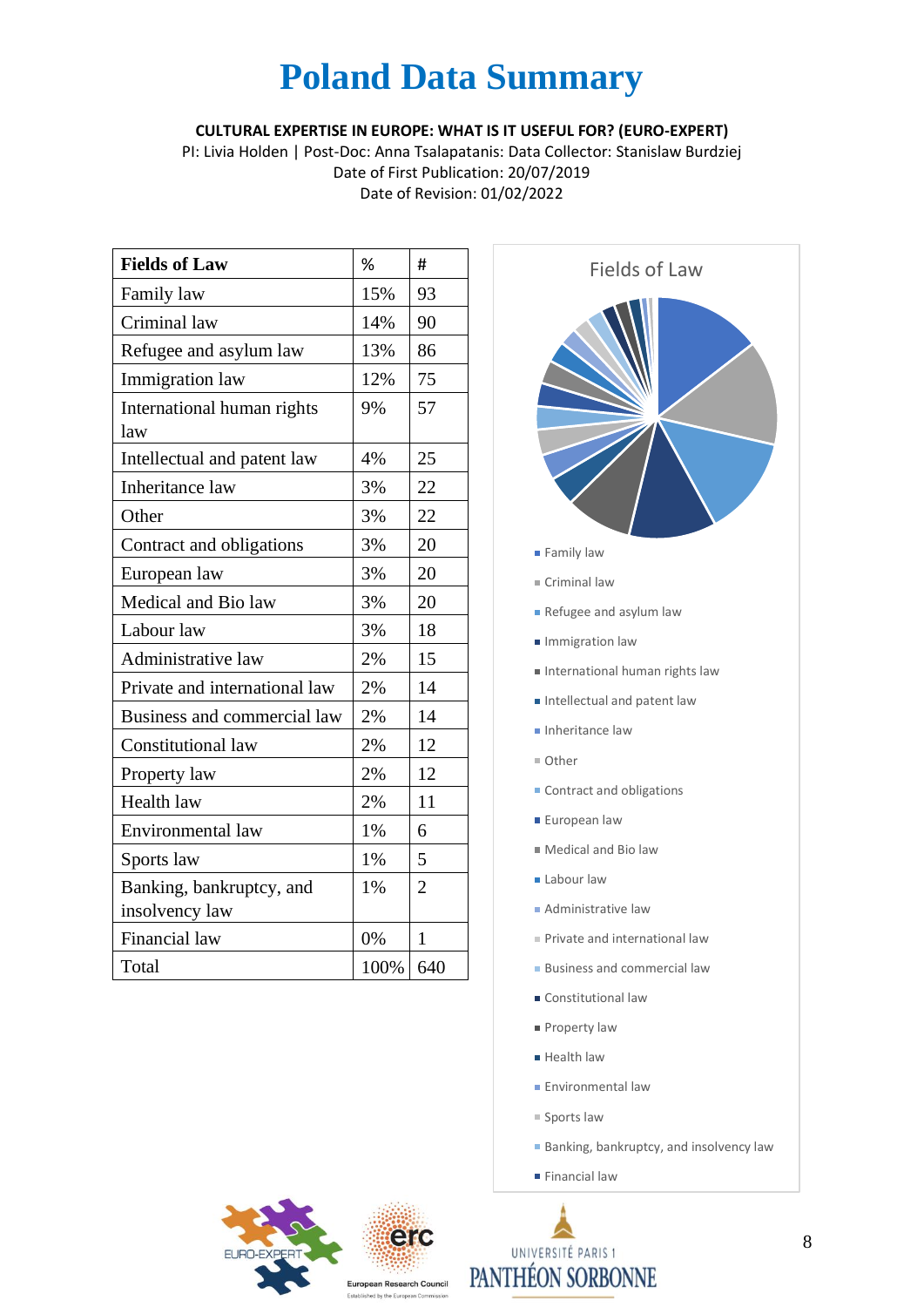**CULTURAL EXPERTISE IN EUROPE: WHAT IS IT USEFUL FOR? (EURO-EXPERT)**

PI: Livia Holden | Post-Doc: Anna Tsalapatanis: Data Collector: Stanislaw Burdziej Date of First Publication: 20/07/2019 Date of Revision: 01/02/2022

#### Sites

The most common site of cultural expertise was 'In court' (27%, 94), followed by 'Through NGOs' (18%, 61), 'In universities' (16%, 54), 'In detention Centres' (15%, 52), 'Out of court' (10%, 35), 'In Schools' (6%, 20), with all remaining categories receiving 5% or less.

| <b>Sites</b>                   | $\%$ | #   |
|--------------------------------|------|-----|
| In court                       | 27%  | 94  |
| <b>Through NGOs</b>            | 18%  | 61  |
| In universities                | 16%  | 54  |
| In detention centres           | 15%  | 52  |
| Out of court                   | 10%  | 35  |
| In schools                     | 6%   | 20  |
| In hospitals                   | 5%   | 18  |
| Other                          | 2%   | 8   |
| Through private<br>consultancy | 1%   | 5   |
| Total                          | 100% | 347 |





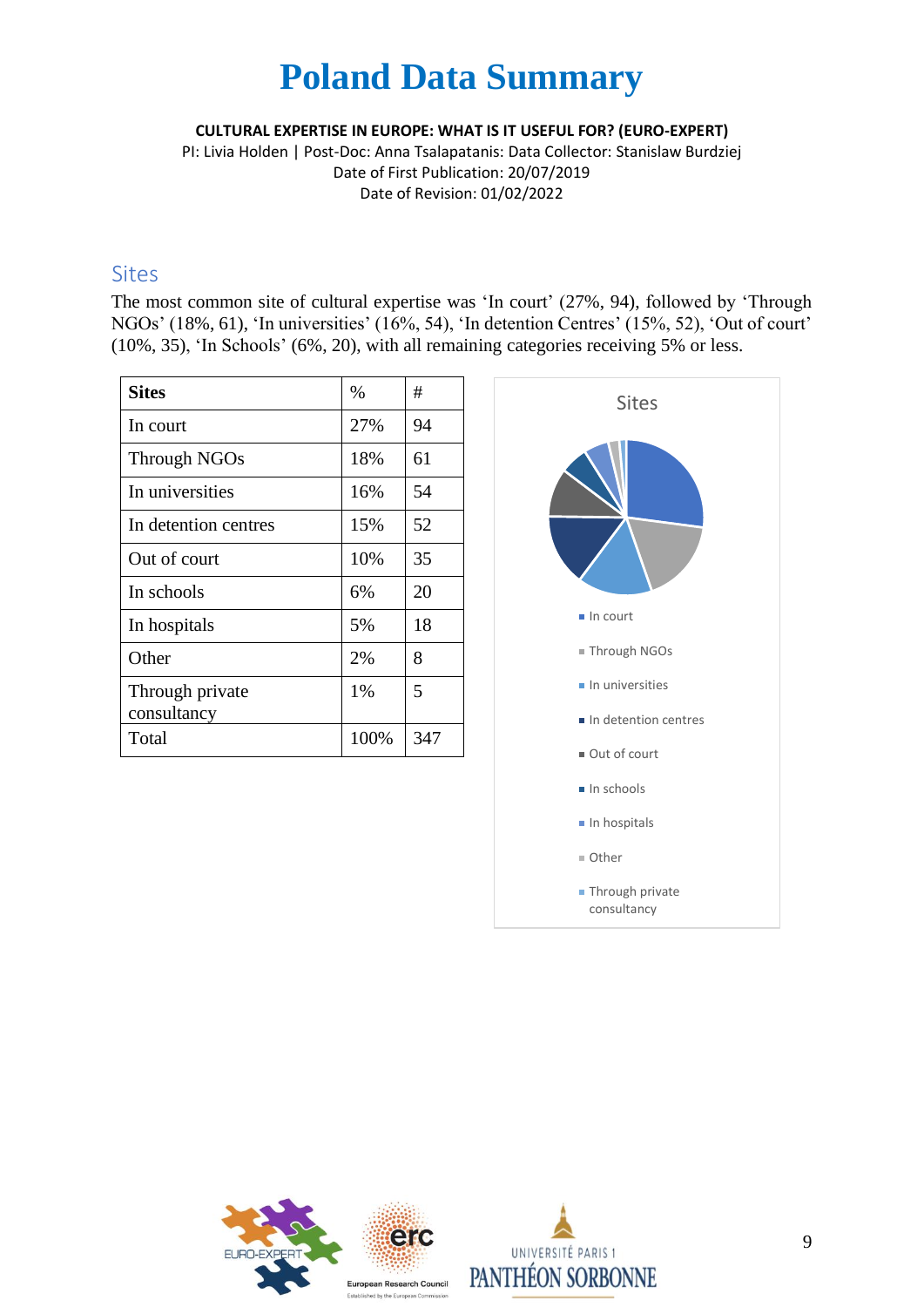**CULTURAL EXPERTISE IN EUROPE: WHAT IS IT USEFUL FOR? (EURO-EXPERT)**

PI: Livia Holden | Post-Doc: Anna Tsalapatanis: Data Collector: Stanislaw Burdziej Date of First Publication: 20/07/2019 Date of Revision: 01/02/2022

### Typology of Experts

The most common response to the question regarding the expert type was 'University professor' (44%, 77), followed by 'Native language speakers' (20%, 34) 'Other' (16%, 28), 'Country experts' (14%, 24), 'Community leaders' (3%, 6), Native lawyers (2%, 1) and 'Religious leaders' (1%, 1).

| <b>Expert Type</b>          | $\%$ | #   |
|-----------------------------|------|-----|
| University professors       | 44%  | 77  |
| Native language<br>speakers | 20%  | 34  |
| Other                       | 16%  | 28  |
| Country expert              | 14%  | 24  |
| Community leaders           | 3%   | 6   |
| Native lawyers              | 2%   | 4   |
| Religious leaders           | 1%   | 1   |
| Total                       | 100% | 174 |





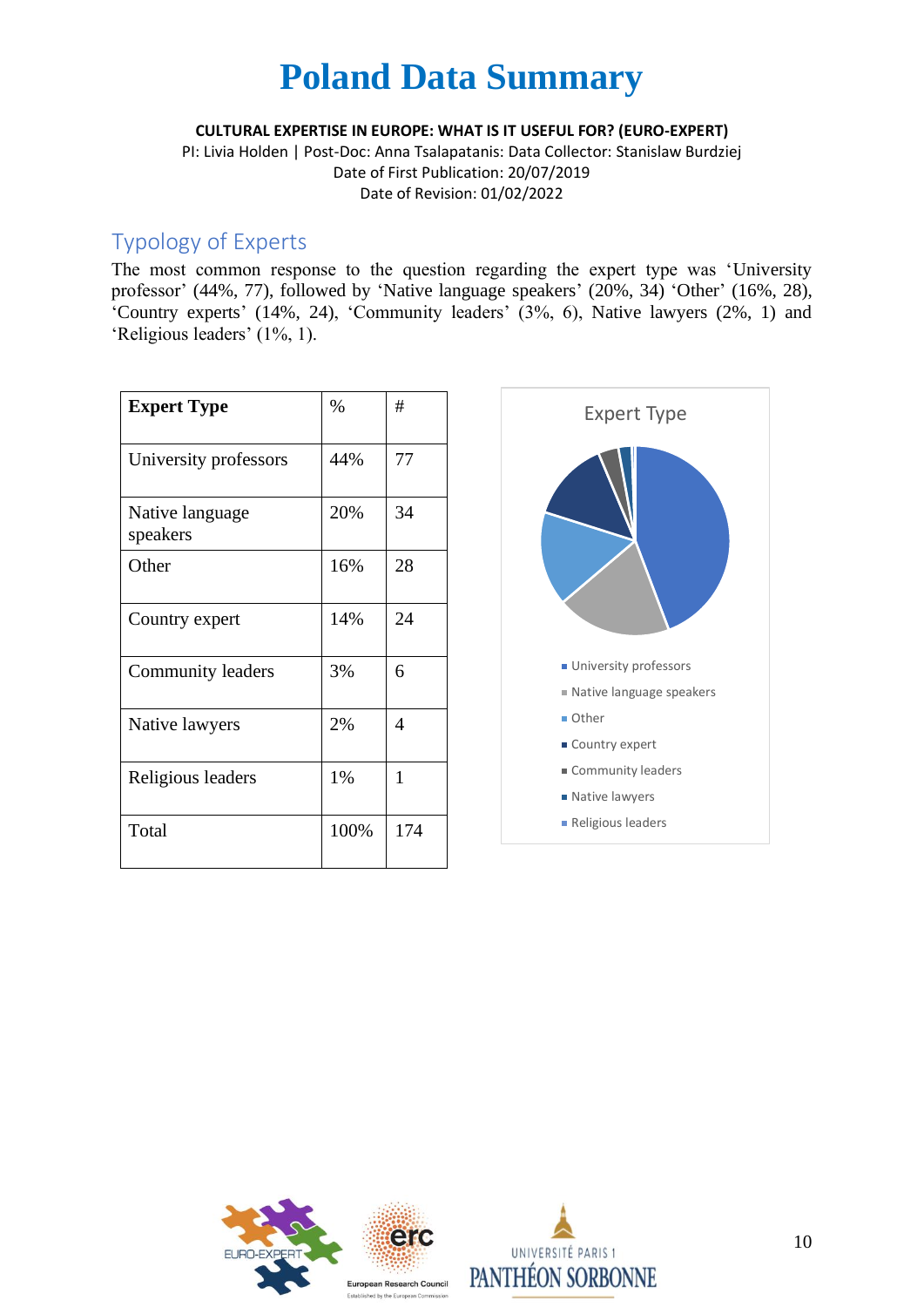**CULTURAL EXPERTISE IN EUROPE: WHAT IS IT USEFUL FOR? (EURO-EXPERT)**

PI: Livia Holden | Post-Doc: Anna Tsalapatanis: Data Collector: Stanislaw Burdziej Date of First Publication: 20/07/2019 Date of Revision: 01/02/2022

#### Discipline

The (44%, 77) who selected 'University professors' were asked to specify the disciplines of those professors. The most common response was 'Linguistic' (33%, 30), followed by 'Anthropology' (27%, 24), 'Sociology' (18%, 16), 'History' and 'Other' (10%, 9) each and 'Political Science' (2%, 2).

| <b>Discipline</b> | $\%$ | #              |
|-------------------|------|----------------|
| Linguistic        | 33%  | 30             |
| Anthropology      | 27%  | 24             |
| Sociology         | 18%  | 16             |
| History           | 10%  | 9              |
| Other             | 10%  | 9              |
| Political science | 2%   | $\overline{2}$ |
| Total             | 100% | 90             |





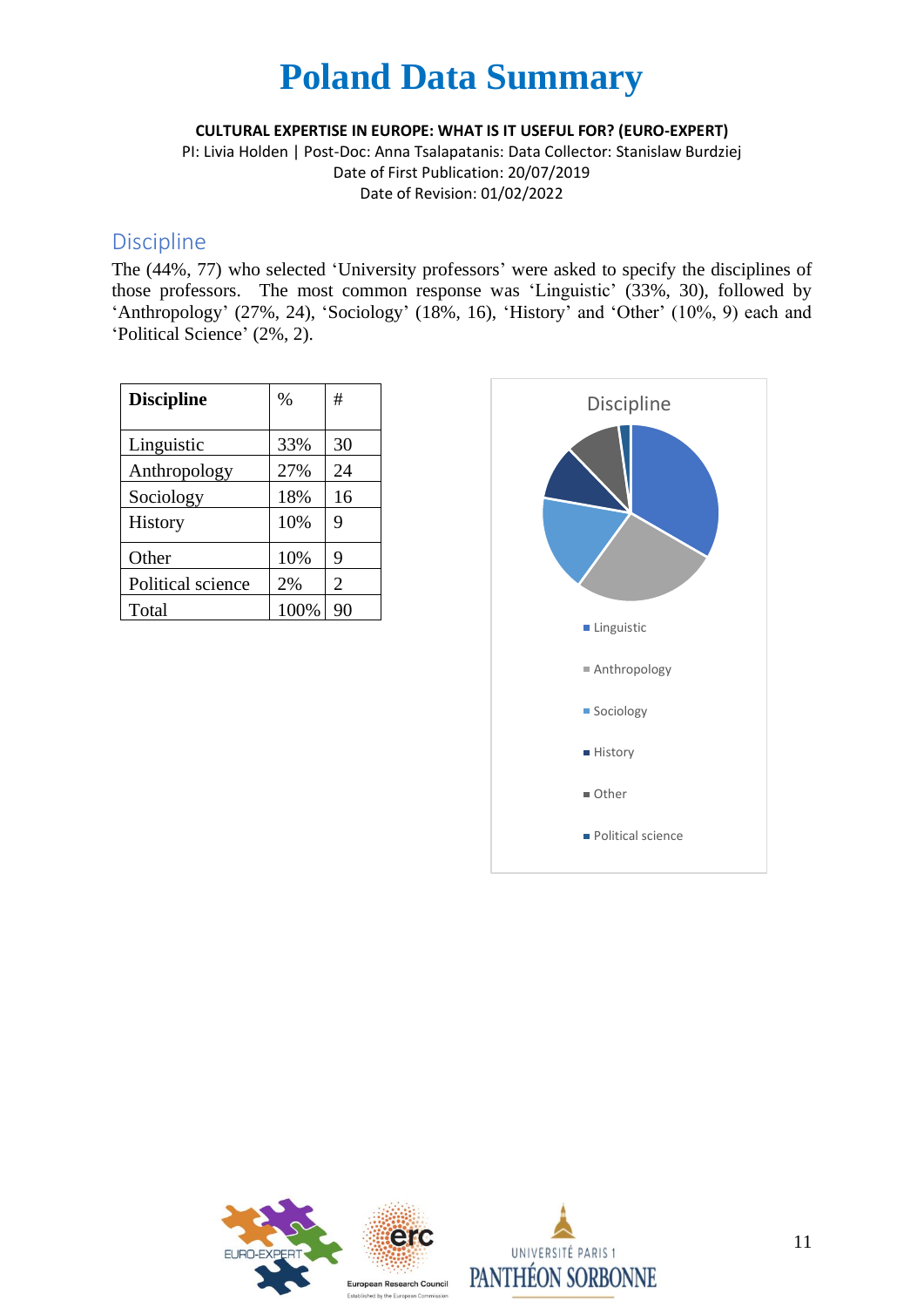**CULTURAL EXPERTISE IN EUROPE: WHAT IS IT USEFUL FOR? (EURO-EXPERT)**

PI: Livia Holden | Post-Doc: Anna Tsalapatanis: Data Collector: Stanislaw Burdziej Date of First Publication: 20/07/2019 Date of Revision: 01/02/2022

### **Modalities**

### Appointment of Experts

The most common factor influencing the decision to appoint was 'Client request' (23%, 94), followed by 'Experts facilitate successful legal outcomes' (16%, 61), 'The law allows' (15%, 60), 'Time' (9%, 38), 'Expertise can also be used for an out of court settlement' (9%, 37), 'The reputation of the expert' (8%, 34), 'Other' (4%, 17), 'The court/ prosecutor/ Federal Office for Aliens and Asylum have already appointed their expert' (4%, 16), 'The court advise the appointment of the expert' (3%, 12) and 'The court is keen to hear cultural arguments' (2%, 8).

| <b>How experts are</b><br>selected                                                       | $\frac{0}{0}$ | #   |
|------------------------------------------------------------------------------------------|---------------|-----|
| Client request                                                                           | 23%           | 94  |
| Experts facilitate<br>successful legal outcomes                                          | 16%           | 61  |
| The law allows                                                                           | 15%           | 60  |
| Time                                                                                     | 9%            | 38  |
| Expertise can also be<br>used for an out of court<br>settlement                          | 9%            | 37  |
| The reputation of the<br>expert                                                          | 8%            | 34  |
| Cost                                                                                     | 7%            | 27  |
| Other                                                                                    | 4%            | 17  |
| The court/prosecutor/<br>Office for Foreigners<br>have already appointed<br>their expert | 4%            | 16  |
| The court advise the<br>appointment of the expert                                        | 3%            | 12  |
| The court is keen to hear<br>cultural arguments                                          | 2%            | 8   |
| Total                                                                                    | 100%          | 404 |



■ The court is keen to hear cultural arguments



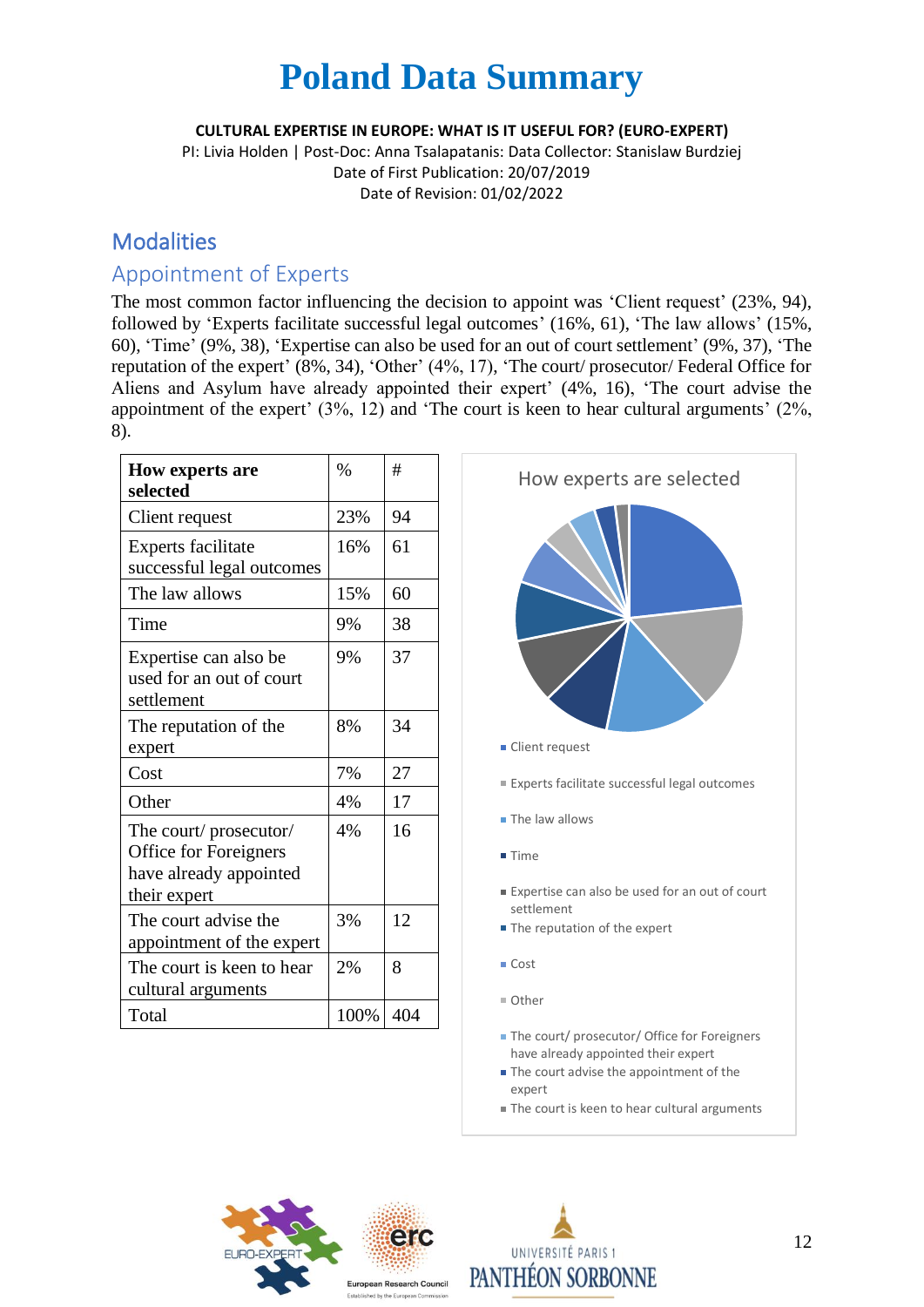**CULTURAL EXPERTISE IN EUROPE: WHAT IS IT USEFUL FOR? (EURO-EXPERT)**

PI: Livia Holden | Post-Doc: Anna Tsalapatanis: Data Collector: Stanislaw Burdziej Date of First Publication: 20/07/2019 Date of Revision: 01/02/2022

Most experts started giving opinions after being 'Contacted by a court' (41%, 12), followed by 'Other' (31%, 9), 'Contacted by a lawyer' and 'Contacted directly by clients' (10%, 3) both, with all the remaining options being selected by a single respondent, 3%.

| How experts started their<br>career       | $\%$ | #  |
|-------------------------------------------|------|----|
| Contacted by a court                      | 41%  | 12 |
| Other                                     | 31%  | 9  |
| Contacted by a lawyer                     | 10%  | 3  |
| Contacted directly by clients             | 10%  | 3  |
| Contacted by the Office for<br>Foreigners | 3%   | 1  |
| Referred by a colleague                   | 3%   | 1  |
| Total                                     | 100% | 29 |





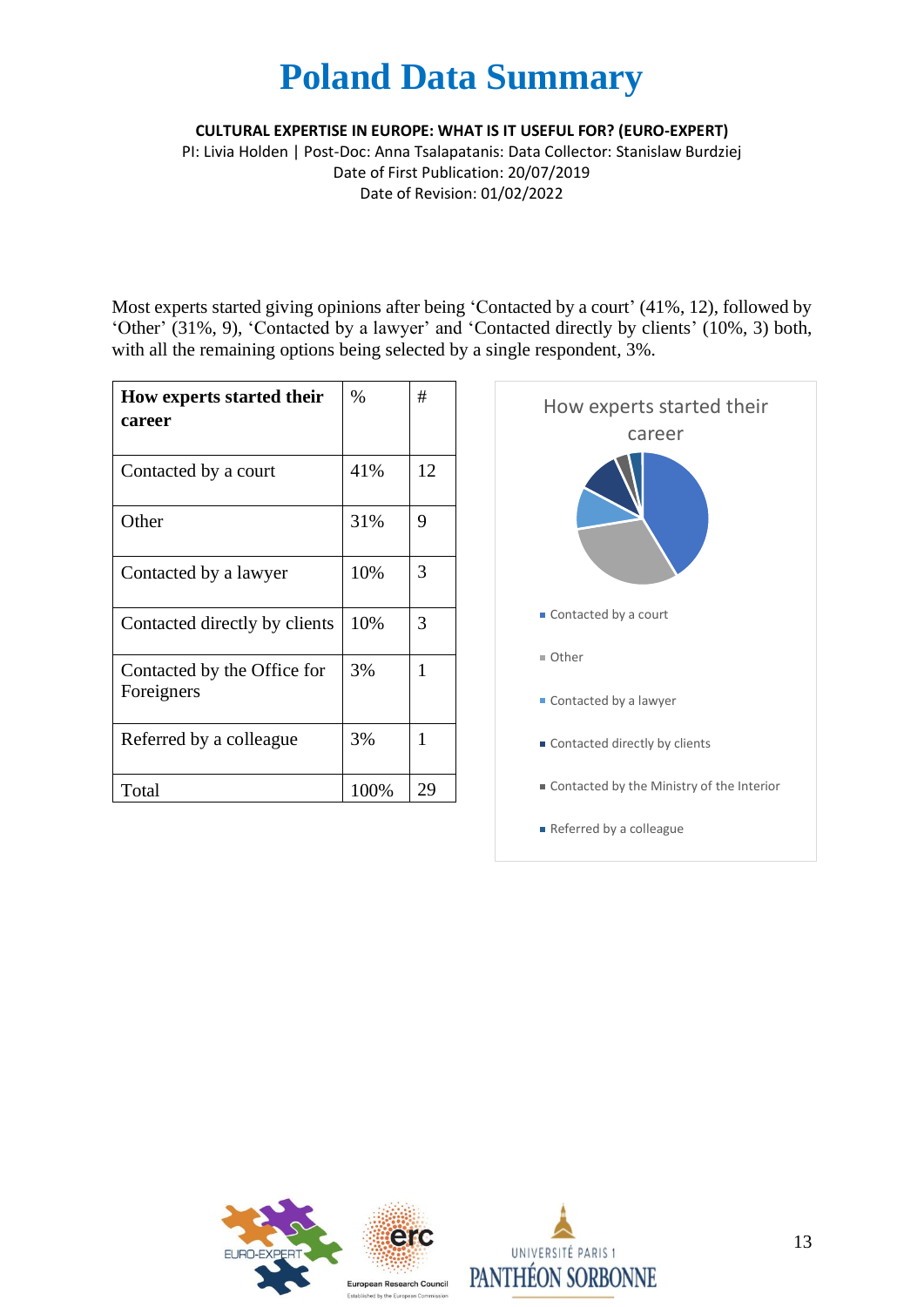**CULTURAL EXPERTISE IN EUROPE: WHAT IS IT USEFUL FOR? (EURO-EXPERT)**

PI: Livia Holden | Post-Doc: Anna Tsalapatanis: Data Collector: Stanislaw Burdziej Date of First Publication: 20/07/2019 Date of Revision: 01/02/2022

Experts were most frequently 'Instructed by courts' (28%, 20), followed by 'Contacted directly by clients' (22%, 16), 'Instructed by lawyers as need arises' (17%, 12), Other (12%, 9), 'Instructed by the Ministry of the Interior' and (10%, 7) choose 'Work as an expert for NGOs'.

| Who instructs the experts                     | $\%$ | #   |
|-----------------------------------------------|------|-----|
| Instructed by courts                          | 36%  | 82  |
| Contacted directly by clients                 | 25%  | 57  |
| Instructed by the Ministry of<br>the Interior | 11%  | 24  |
| Other                                         | 10%  | 22  |
| Instructed by lawyers as need<br>arises       | 9%   | 21  |
| Work as an expert for NGOs                    | 9%   | 21  |
| Total                                         | 100% | 227 |



### Cost of Cultural Expertise

Cultural expertise is most commonly financed by 'Courts' (36%, 82), followed by 'Clients' (25%, 57), 'Ministry of the Interior' (11%, 24), 'Other' (10%, 22) and 'Legal aid' and 'Philanthropists/ NGOs/ Relatives/ Community' (9%, 21) each.

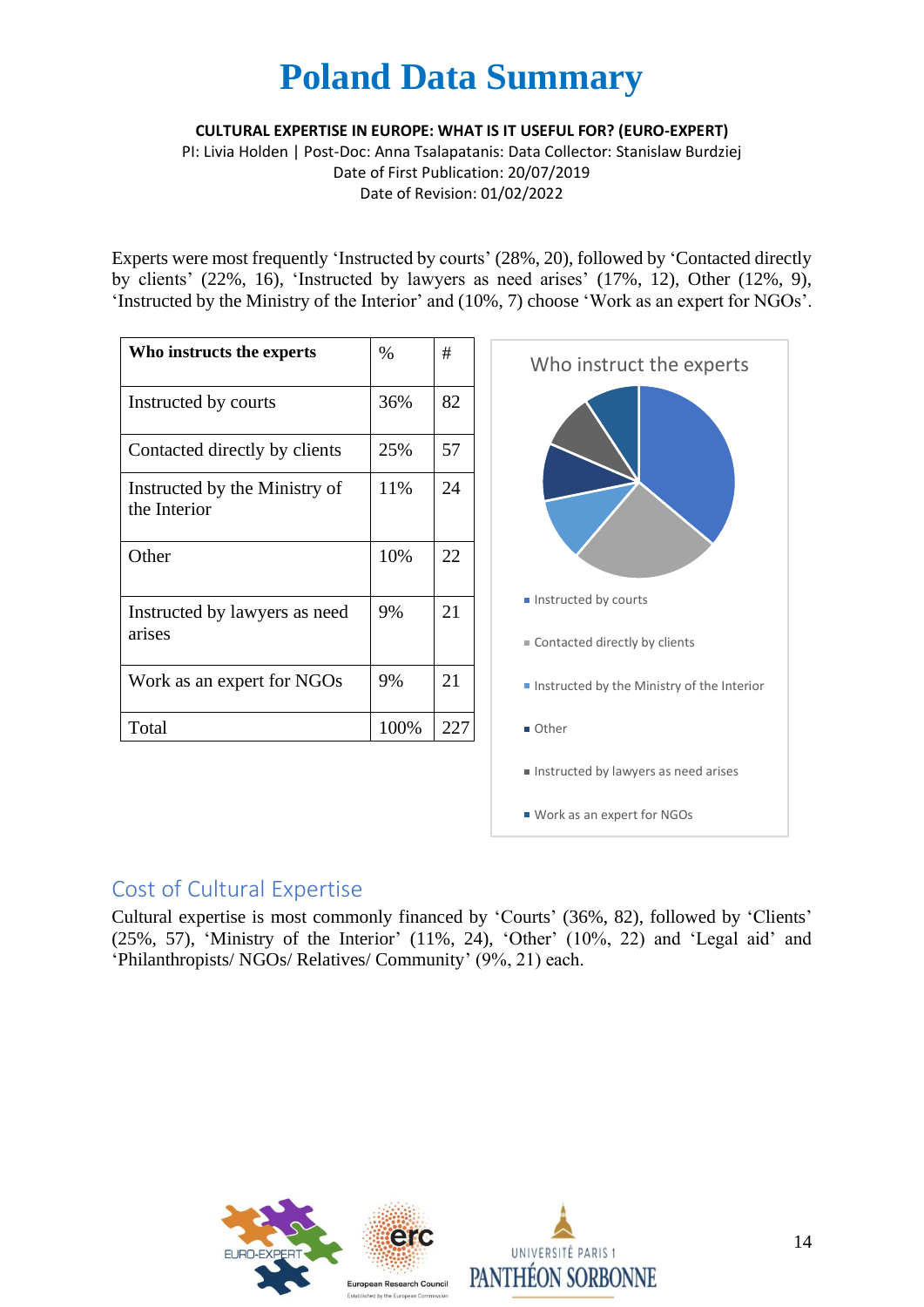#### **CULTURAL EXPERTISE IN EUROPE: WHAT IS IT USEFUL FOR? (EURO-EXPERT)**

PI: Livia Holden | Post-Doc: Anna Tsalapatanis: Data Collector: Stanislaw Burdziej Date of First Publication: 20/07/2019 Date of Revision: 01/02/2022

| How are experts paid?                               | %    | #   |
|-----------------------------------------------------|------|-----|
| Courts                                              | 36%  | 82  |
| <b>Clients</b>                                      | 25%  | 57  |
| Ministry of the Interior                            | 11%  | 24  |
| Other                                               | 10%  | 22  |
| Legal aid                                           | 9%   | 21  |
| Philanthropists/NGOs/<br><b>Relatives/Community</b> | 9%   | 21  |
| Total                                               | 100% | 227 |



### Remuneration of cultural expertise

Half of responses indicated that experts were paid at a 'Standard hourly rate' (50%, 13), followed by 'Set price per report' (38%, 10), and 'Other' (12%, 3).

| <b>Remuneration of experts</b> | $\%$ | #  |
|--------------------------------|------|----|
| Standard hourly rate           | 50%  | 13 |
| Set price per report           | 38%  | 10 |
| Other                          | 12%  | 3  |
| Total                          | 100% | 26 |





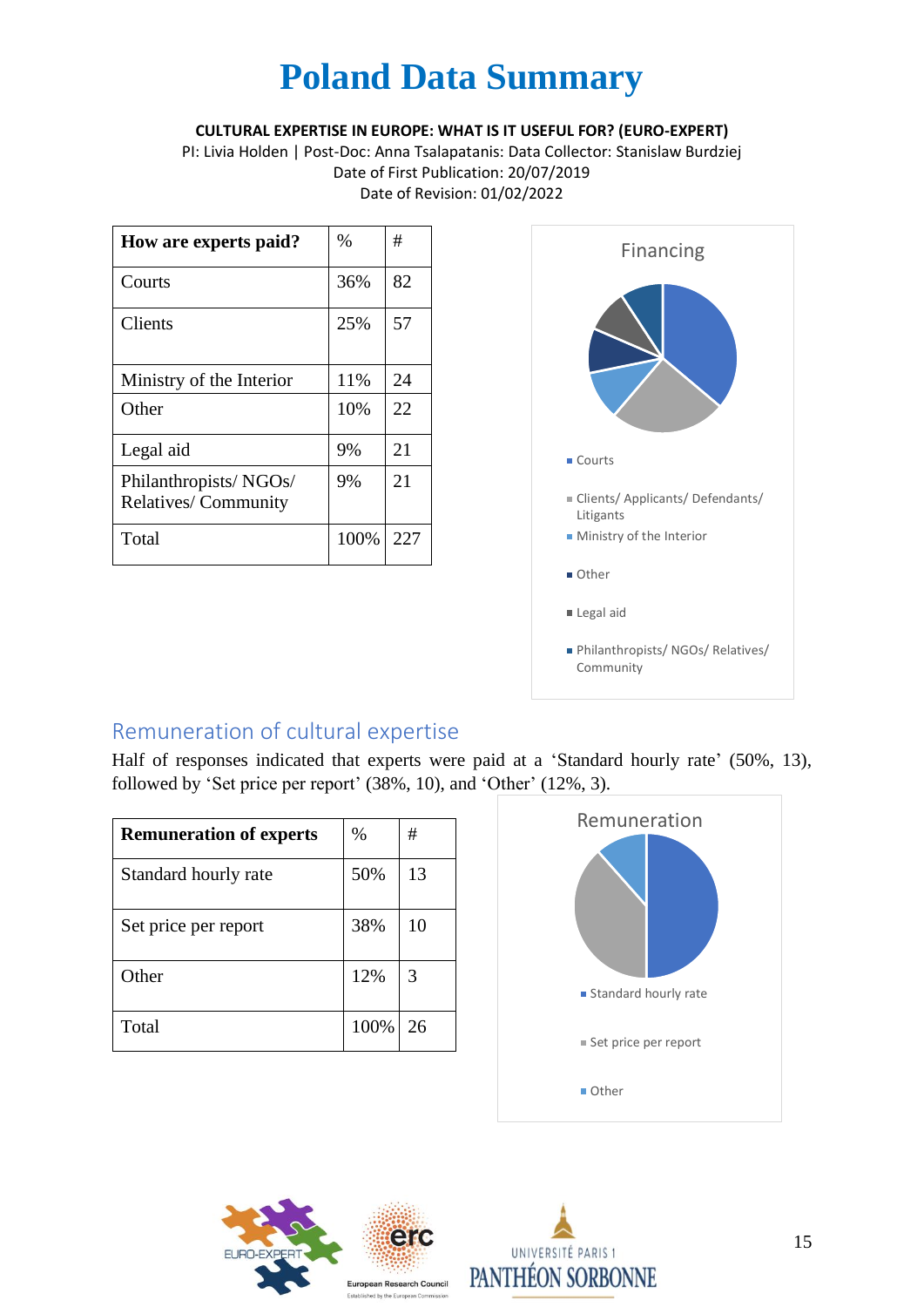#### **CULTURAL EXPERTISE IN EUROPE: WHAT IS IT USEFUL FOR? (EURO-EXPERT)**

PI: Livia Holden | Post-Doc: Anna Tsalapatanis: Data Collector: Stanislaw Burdziej Date of First Publication: 20/07/2019 Date of Revision: 01/02/2022

### Reuse of cultural expertise

The most frequent response to the question of the reuse of cultural expertise was 'Unique and not repeatable experience' (40%, 58) followed by 'Cultural expert witnessing is applicable to similar cases' (30%, 17), 'Other' (17%, 24) and 'Reuse only within the same country/legal field' (18%, 10).

| <b>Reuse of cultural expertise</b>                           | $\%$ | #   |
|--------------------------------------------------------------|------|-----|
| Unique and not repeatable<br>experience                      | 40%  | 58  |
| Cultural expert witnessing is<br>applicable to similar cases | 29%  | 42  |
| Other                                                        | 17%  | 24  |
| Reuse only within the same<br>country/legal field            | 14%  | 21  |
| Total                                                        | 100% | 145 |



#### Impact

#### Components of Impact

The most common components of impact include 'Reliable sources of contents' (17%, 157), 'Stringent conclusions' (13%, 124), 'First-hand experience' (13%, 122), 'Reputation of the experts' (11%, 110), 'Style' (11%, 105), 'Use of statistics' (10%, 99), 'Remuneration of experts (8%, 81), 'Advocacy' and 'Quantitative assessment of risk' (8%, 80) each and 'Other' (15, 5).

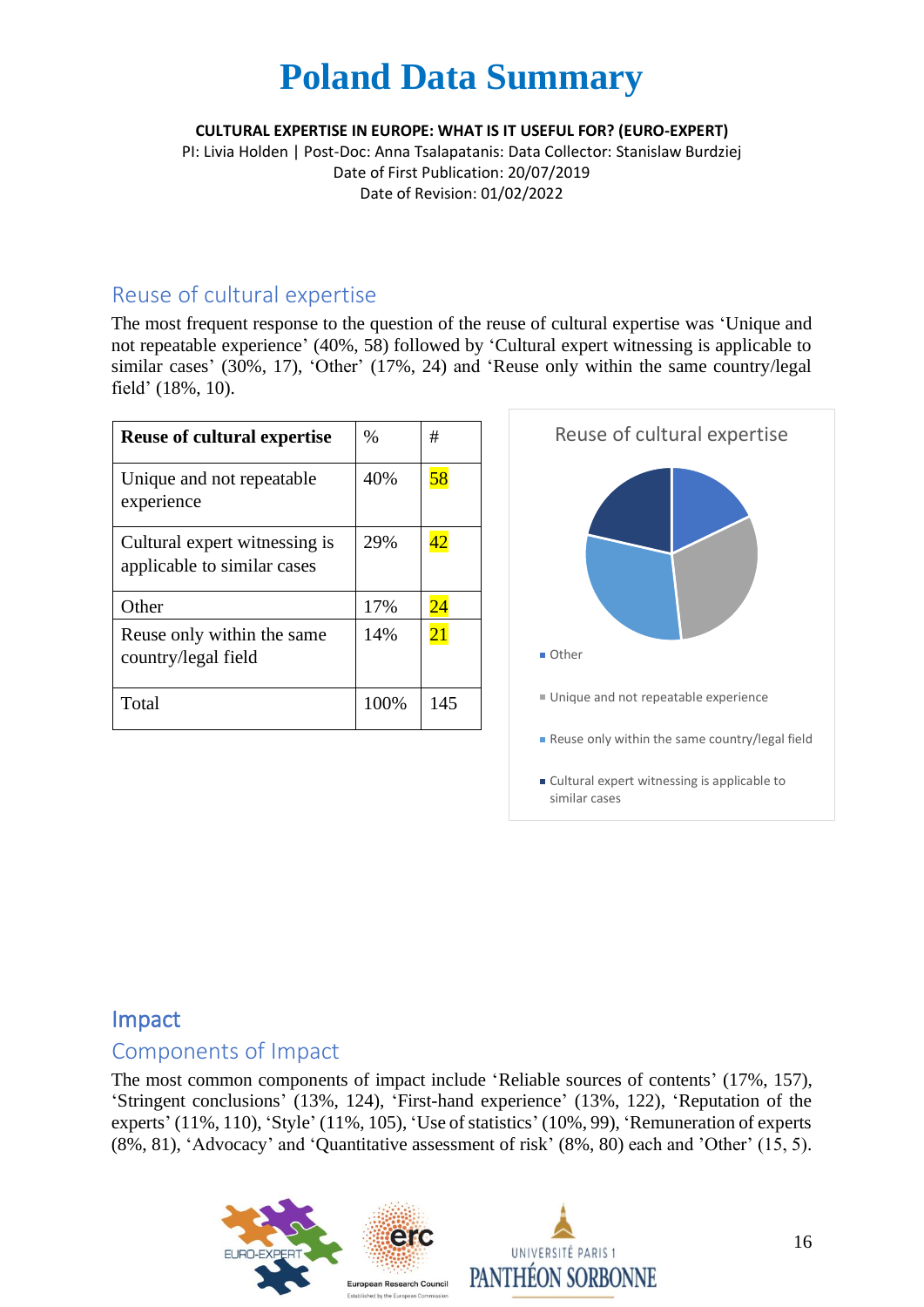**CULTURAL EXPERTISE IN EUROPE: WHAT IS IT USEFUL FOR? (EURO-EXPERT)**

PI: Livia Holden | Post-Doc: Anna Tsalapatanis: Data Collector: Stanislaw Burdziej Date of First Publication: 20/07/2019 Date of Revision: 01/02/2022

| <b>Components of impact</b>        | $\%$ | #   |
|------------------------------------|------|-----|
| Reliable sources of contents       | 17%  | 157 |
| Stringent conclusions              | 13%  | 124 |
| First-hand experience              | 13%  | 122 |
| Reputation of the experts          | 11%  | 110 |
| Style                              | 11%  | 105 |
| Use of statistics                  | 10%  | 99  |
| Remuneration of experts            | 8%   | 81  |
| Advocacy                           | 8%   | 80  |
| Quantitative assessment of<br>risk | 8%   | 80  |
| Other                              | 1%   | 5   |
| Total                              | 100% | 963 |



#### Usefulness

The most common response to the question regarding the usefulness of cultural expertise was 'Moderately useful' (32%, 55), followed by 'Slightly useful' (31%, 53) then 'Very useful' (23%, 39), 'Not useful at all' (10%, 17) and finally 'Extremely useful' (5%, 8).

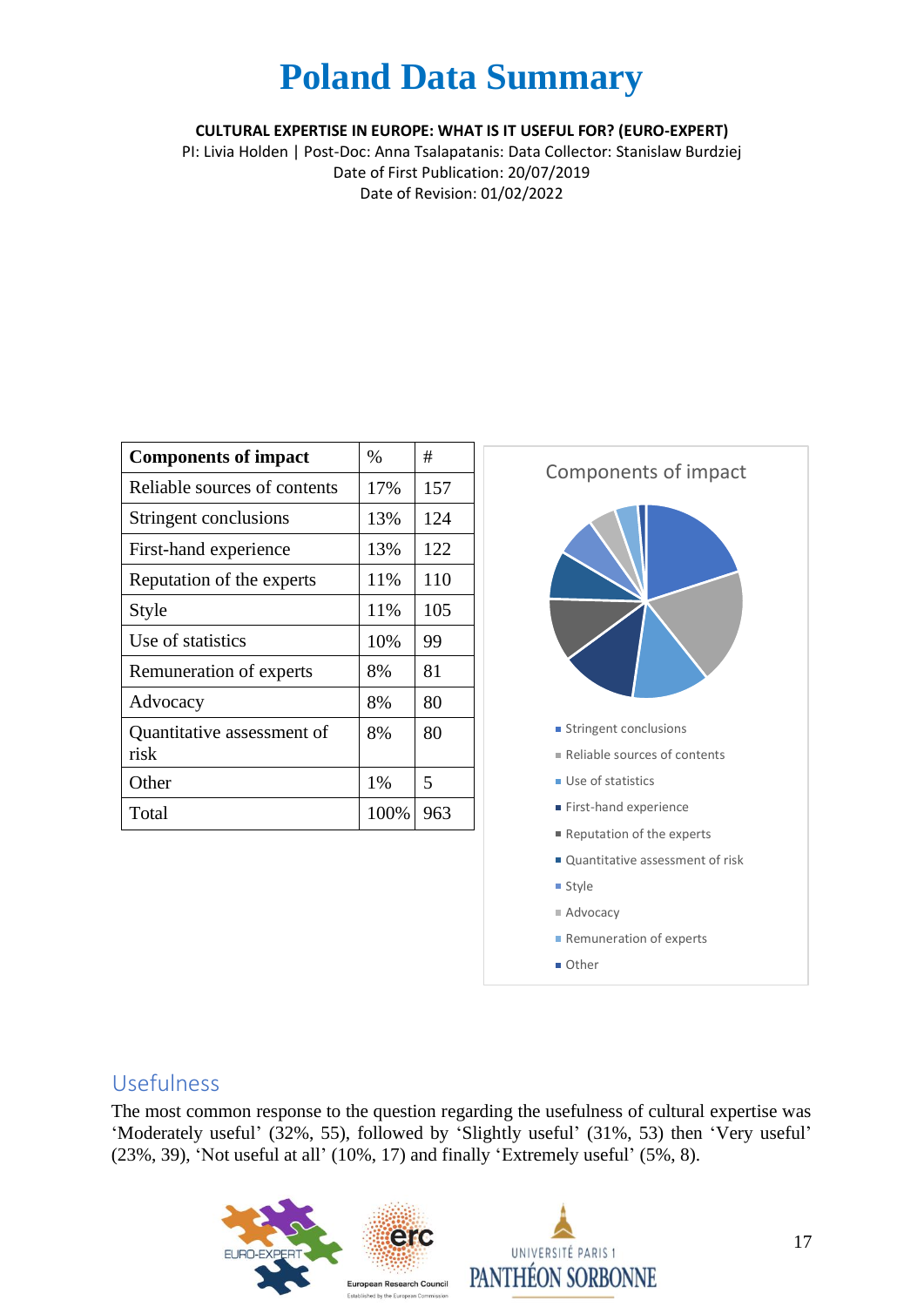**CULTURAL EXPERTISE IN EUROPE: WHAT IS IT USEFUL FOR? (EURO-EXPERT)**

PI: Livia Holden | Post-Doc: Anna Tsalapatanis: Data Collector: Stanislaw Burdziej Date of First Publication: 20/07/2019 Date of Revision: 01/02/2022

| <b>Usefulness of</b><br>cultural expertise | %    | #   |
|--------------------------------------------|------|-----|
| Extremely useful                           | 5%   | 8   |
| Very useful                                | 23%  | 39  |
| Moderately useful                          | 32%  | 55  |
| Slightly useful                            | 31%  | 53  |
| Not at all useful                          | 10%  | 17  |
| Total                                      | 100% | 172 |



### Usefulness: fields

Cultural expertise is most useful in 'Migration law' (39%, 66) followed by 'More useful in civil law rather than criminal law' (29%, 49), 'More useful in criminal law than civil law' (19%, 32) and 'Other' (13%, 21).

| Areas of law where cultural<br>expertise is more useful | $\%$  | #   |
|---------------------------------------------------------|-------|-----|
| Migration law                                           | 39%   | 66  |
| More in civil law than in<br>criminal law               | 29%   | 49  |
| More in criminal law than in<br>civil law               | 19%   | 32  |
| Other                                                   | 13%   | 21  |
| Total                                                   | 100\% | 168 |





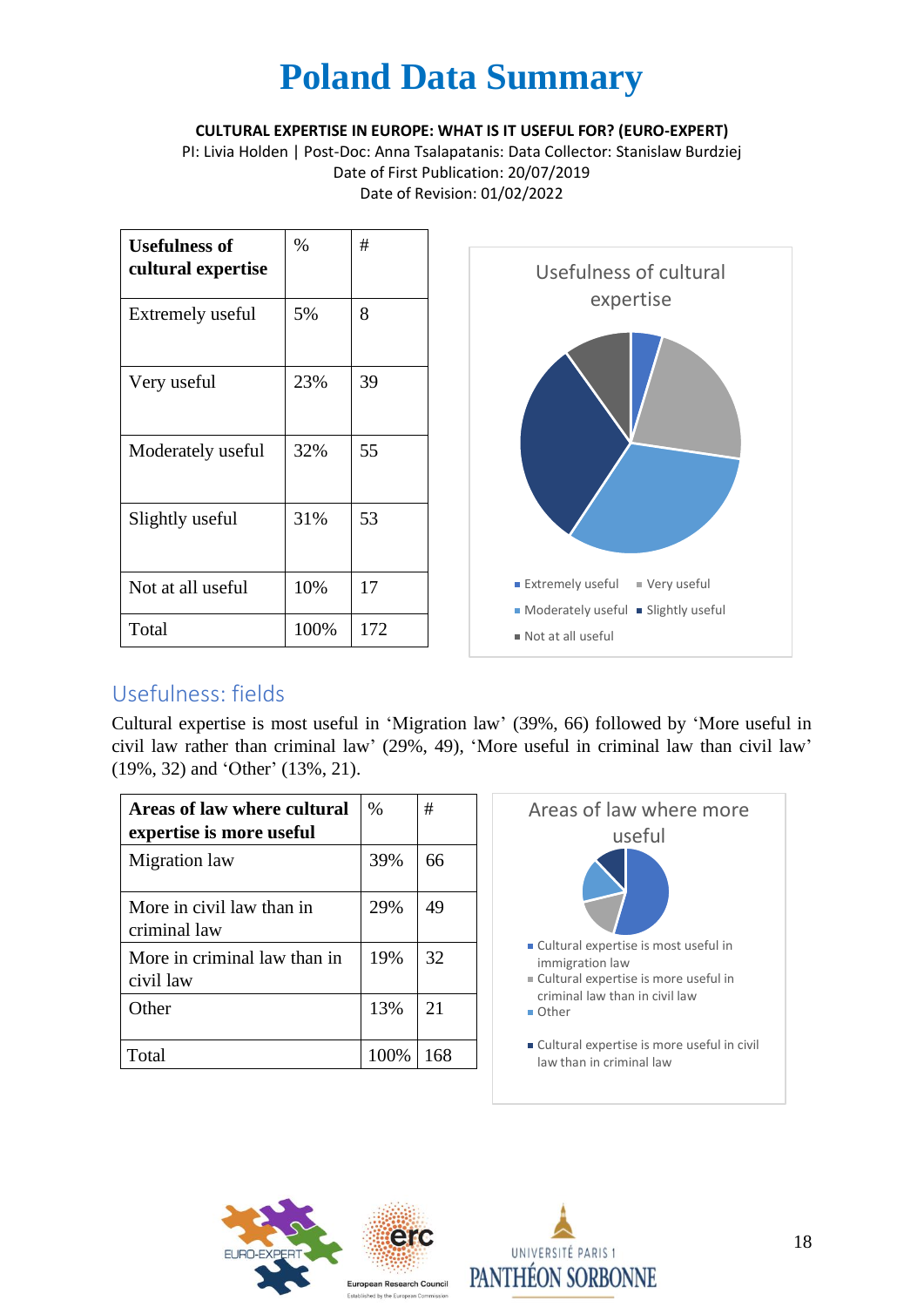**CULTURAL EXPERTISE IN EUROPE: WHAT IS IT USEFUL FOR? (EURO-EXPERT)**

PI: Livia Holden | Post-Doc: Anna Tsalapatanis: Data Collector: Stanislaw Burdziej Date of First Publication: 20/07/2019 Date of Revision: 01/02/2022

### Competitiveness

Experts thought that their expertise was competitive because of their 'Competence' (40%, 17), 'Reputation' (29%, 12), 'Other' (19%, 8), 'Balance between competence and cost' (7%, 3) and 'Convenient hourly quote' (5%, 2).

| <b>Competitiveness</b>                 | $\%$ | #              |
|----------------------------------------|------|----------------|
| Competence                             | 40%  | 17             |
| Reputation                             | 29%  | 12             |
| Other                                  | 19%  | 8              |
| Balance between<br>competence and cost | 7%   | 3              |
| Convenient hourly quote                | 5%   | $\overline{2}$ |
| Total                                  | 100% | 42             |



### Reputation of Experts

The majority of experts said that they had been 'Regularly instructed/ appointed as expert for many years' (58%, 11), followed by 'Other' (32%, 6), and then 'The cases in which expert opinion was provided were successful' (11%, 2).

| <b>Reputation of experts</b>                                     | $\%$ | #                           |
|------------------------------------------------------------------|------|-----------------------------|
| Regularly<br>instructed/appointed as<br>an expert for many years | 36%  | 10                          |
| Other                                                            | 7%   | 16                          |
| Expert opinions have<br>been successful                          | 57%  | $\mathcal{D}_{\mathcal{L}}$ |
| Total                                                            | 100% | 28                          |





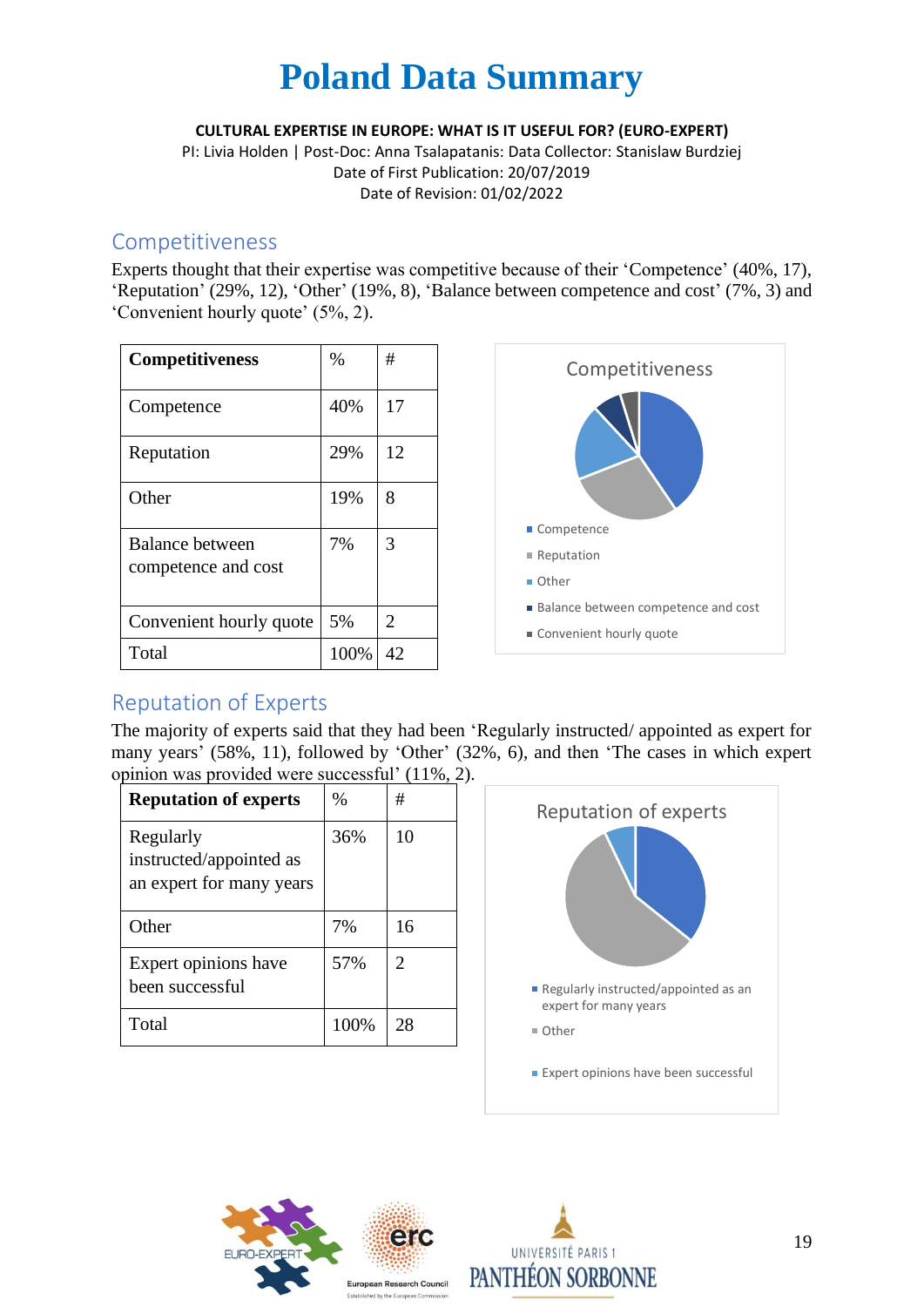**CULTURAL EXPERTISE IN EUROPE: WHAT IS IT USEFUL FOR? (EURO-EXPERT)**

PI: Livia Holden | Post-Doc: Anna Tsalapatanis: Data Collector: Stanislaw Burdziej Date of First Publication: 20/07/2019 Date of Revision: 01/02/2022

### Improved Access

#### Database

Regarding the question of the usefulness of a case law database, the most common response was that it would be 'Very useful' (43%, 82), followed by 'Somewhat useful' (42%, 81), of 'No use' (11%, 21) and (4%, 8) choose 'Other'.

| <b>Usefulness of case law</b><br>database | $\%$ | #   |
|-------------------------------------------|------|-----|
| Very useful                               | 43%  | 82  |
| Somewhat useful                           | 42%  | 81  |
| No use                                    | 11%  | 21  |
| Other                                     | 4%   | 8   |
| Total                                     | 100% | 192 |



### Contribution to law database

Most respondents did wish to contribute to the establishment of a case law database (53%, 53), while close to one third of respondents did not (37%, 37).

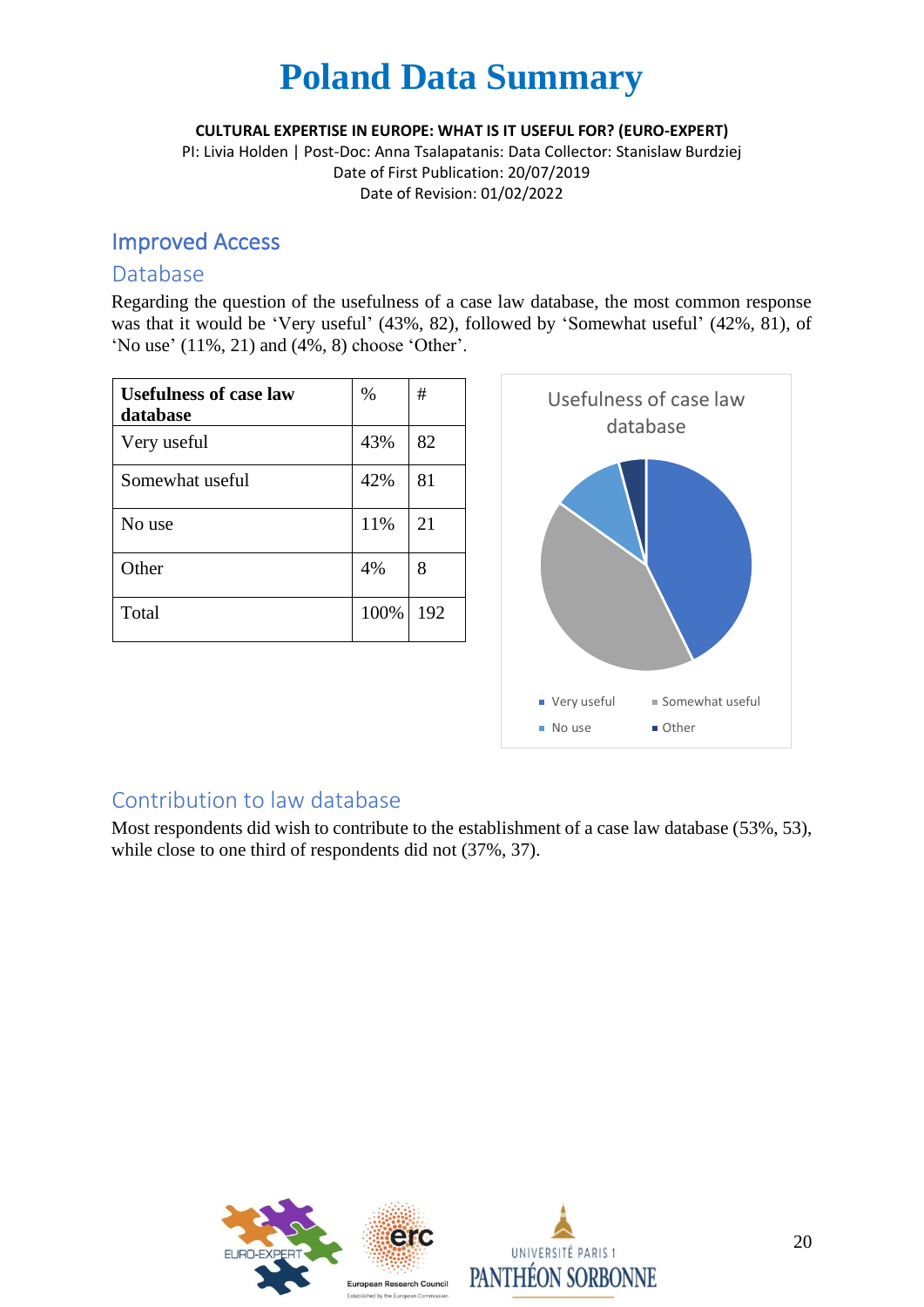**CULTURAL EXPERTISE IN EUROPE: WHAT IS IT USEFUL FOR? (EURO-EXPERT)**

PI: Livia Holden | Post-Doc: Anna Tsalapatanis: Data Collector: Stanislaw Burdziej Date of First Publication: 20/07/2019 Date of Revision: 01/02/2022

| <b>Contribution to a</b><br>law database                                    | $\%$ | #   | Contribution to a law                                                 |
|-----------------------------------------------------------------------------|------|-----|-----------------------------------------------------------------------|
| I would not like to<br>contribute to a<br>database on cultural<br>expertise | 41%  | 37  | database                                                              |
| I would like to<br>contribute to a<br>database on cultural<br>expertise     | 59%  | 53  | I would like to contribute to a database on                           |
| <b>Total</b>                                                                | 100% | 100 | cultural expertise                                                    |
|                                                                             |      |     | I would not like to contribute to a database<br>on cultural expertise |

### Capacity Building

The most common response to the question regarding the usefulness of a program teaching cultural expertise was 'Definitively yes' (41%, 86), followed by 'Probably yes' (35%, 74), 'Might or might not' (18%, 38), 'Probably not' (4%, 9) and 'Definitely not' (2%, 3).

| <b>Usefulness of a</b><br>teaching program on<br>cultural expertise | $\%$ | #   |
|---------------------------------------------------------------------|------|-----|
| Definitely yes                                                      | 41%  | 86  |
| Probably yes                                                        | 35%  | 74  |
| Might or might not                                                  | 18%  | 38  |
| Probably not                                                        | 4%   | 9   |
| Definitely not                                                      | 2%   | 3   |
| Total                                                               | 100% | 210 |